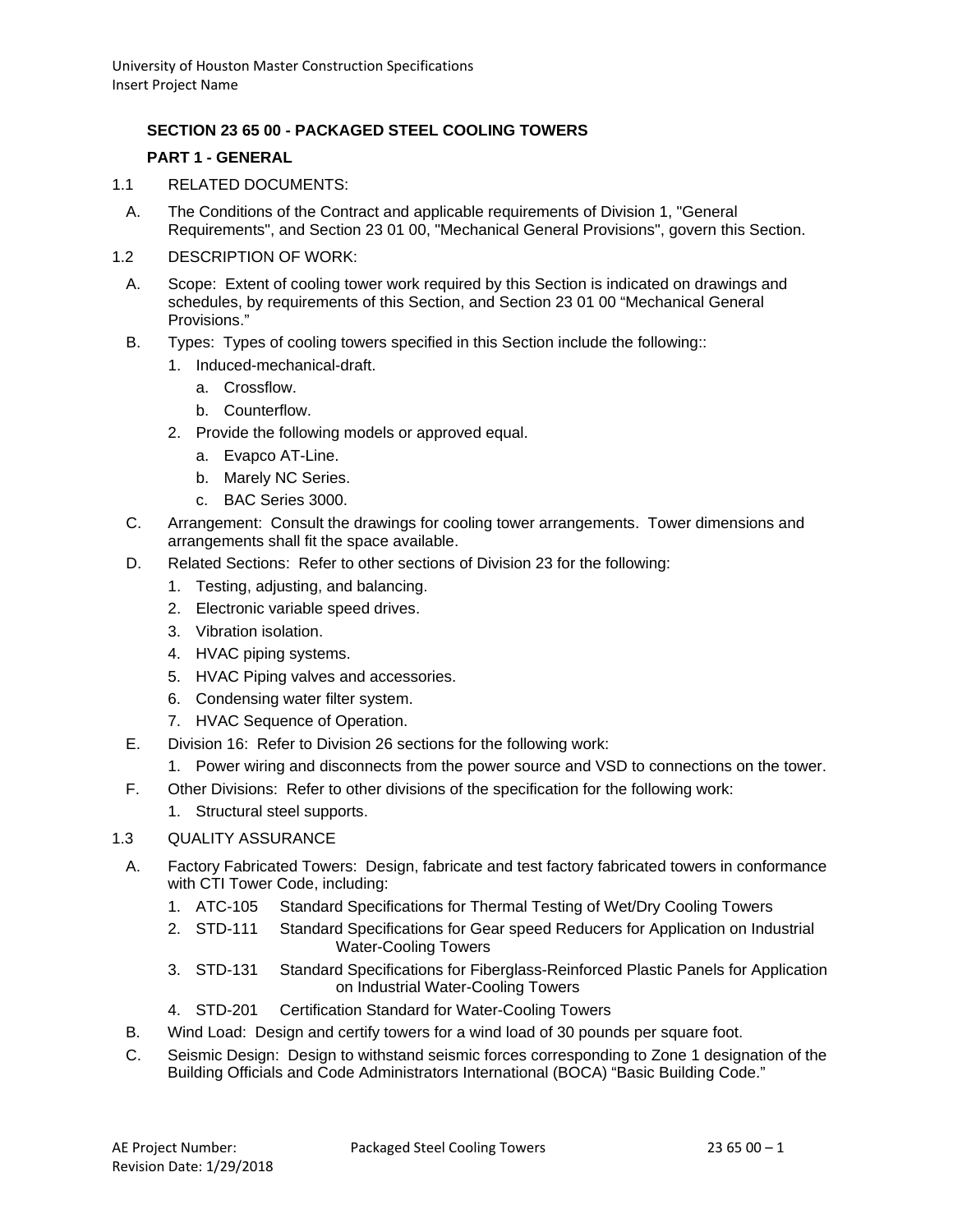- D. Certifications: The cooling tower's performance shall be certified by the cooling Tower Institute (CTI) in accordance with CTI Certification Standard STD-201 or, a field acceptance test shall be conducted in accordance with CTI Acceptance Test Code ATC-105, by the CTI or other qualified independent third part testing agency. Submit certifications of tower conformance to CTI design and testing standards and American National Standard Institute (ANSI) A58.1, "Minimum Design Loads for Buildings and Other Structures."
- E. Codes: Provide tower components conforming to the following:
	- 1. Underwriters Laboratories, Inc. (UL) and National Electrical Manufacturers Association (NEMA): Provide motors, electrical wiring, conduit, lighting, and electrical devices listed and labelled to conform to UL and NEMA.
	- 2. Occupational Safety and Health Administration (OSHA): Construct stairways and ladders in conformance with OSHA requirements.

#### 1.4 SUBMITTALS

- A. Product Data: Submit manufacturer's technical product data, including rated capacities, pressure drop, fan performance data; weights (shipping, installed, and operating), installation and start-up instructions, and rating curves with selected points clearly indicated.
- B. Contractor's Certification: Submittals shall include a certification, signed by an officer representing the Contractor and stipulating that the submittal prepared by the manufacturer has been reviewed, and checked on an item by item basis.
	- 1. Equipment and products not in strict conformance with contract documents shall be separately submitted, clearly flagged and proposed under the change provision of the contract.
- C. Shop Drawings: Submit shop drawings indicating dimensions, weight loadings, required clearances and certification of conformance with referenced standards.
- D. Maintenance Data: Submit maintenance data and parts lists for each cooling tower, control, and accessory. Include this data, product data, shop drawings, and wiring diagrams.
- E. Controls: Submit shop drawing on:
	- 1. Make-up water level control and wiring diagrams.
	- 2. Bleed control.
- F. Additional information as required in Section 23 01 00.
- 1.5 DELIVERY, STORAGE, AND HANDLING
	- A. Handle cooling towers and components carefully to prevent damage, breaking, denting, and scoring. Do not install damaged cooling towers or components, replace with new.
	- B. Store cooling towers and components in a clean place. Protect from dirt, construction debris, and physical damage.
	- C. Comply with manufacturer's rigging and installation instructions for unloading cooling towers and moving them to the final location.

## **PART 2 - PRODUCTS**

#### 2.1 COOLING TOWER GENERAL REQUIREMENTS

- A. Manufacturer: Provide cooling towers which are the product of a manufacturer regularly engaged in the production of cooling towers, who publishes descriptions and catalog capacities of the proposed equipment, who maintains facilities capable of testing towers in accordance with CTI testing requirements and can demonstrate that the proposed cooling tower product has been in satisfactory service for not less than three years prior to the date of Invitation For Bids of this Contract.
- B. Structural Supports: Modify design details of tower supports, structural framing, vibration isolators and concrete basins to suit cooling tower proposed.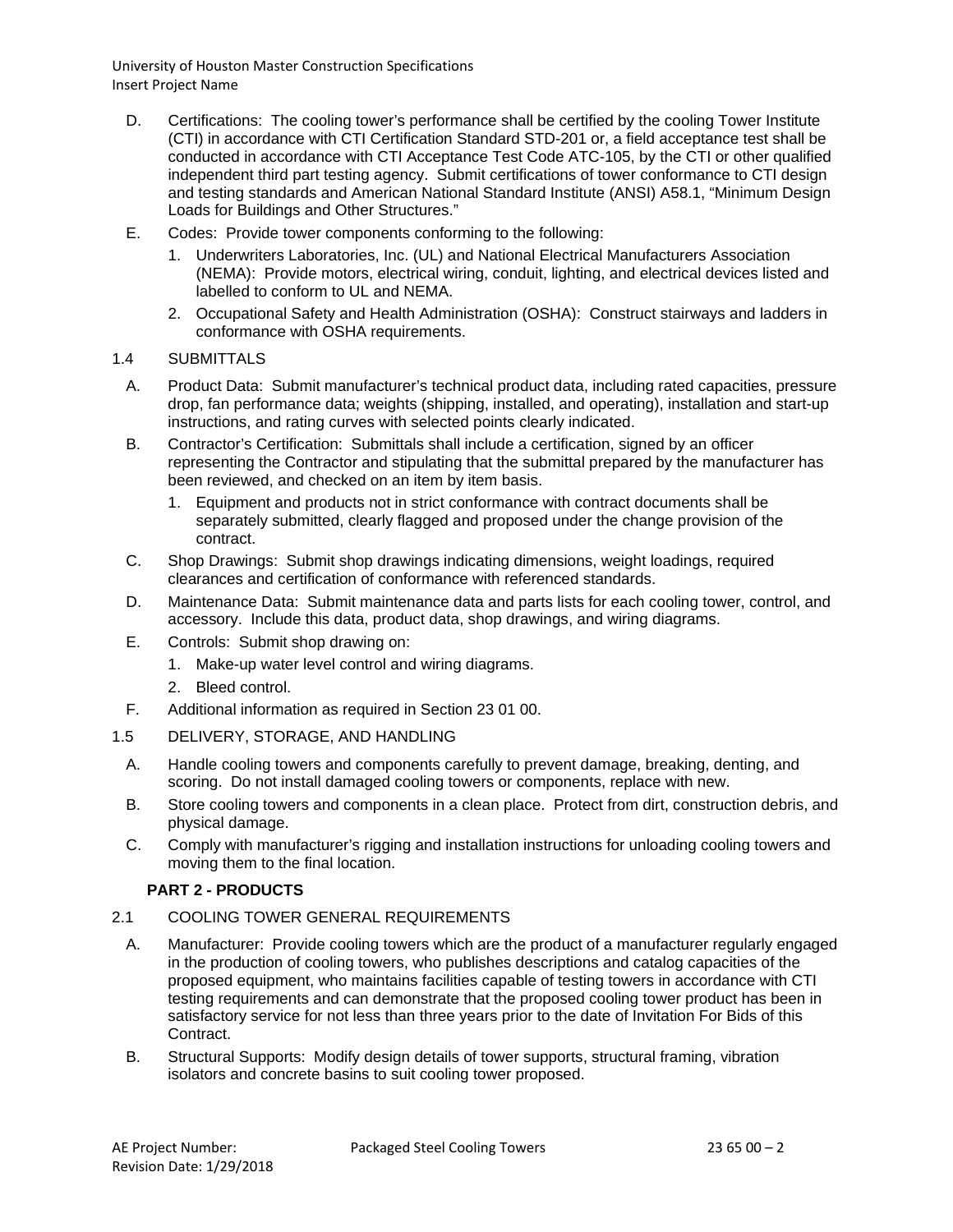- 1. Any modifications to the cooling tower supports, stub columns, additional structural steel of vibration isolators required to suit the particular tower shall be furnished without additional cost.
- 2. Vibration isolation modifications shall conform to the requirements of Section 23 05 48, "Vibration Isolation."
- C. Galvanizing: Where the term "galvanizing" is used in reference to cooling towers, it shall mean either hot-dip galvanizing or electro-deposited zinc coating at a rate not less than 2 ounces per square foot of surface, performed after the material has been fabricated.
	- 1. The use of zinc pigment paint in lieu of galvanizing will not be permitted.
- D. Steel Surfaces: Wire brush, clean and factory treat steel surfaces with a bonded coating, not less than 20 mils thick, guaranteed by the manufacturer to withstand the following tests.
	- 1. A spray coating 1/16-thick shall permit no corrosion on low carbon steel when exposed to a 20 percent salt spray at 95 degrees F. for 400 consecutive hours.
	- 2. The coating shall withstand a minimum 4,000 cycles in an accelerated weathering test without checking, alligatoring or perceptible loss of its protective quality.
	- 3. Provide surface coating with a fire hazard rating not to exceed 25 plus or minus 10, and the coating, during combustion, shall not drip, sag, or run. Rating shall be determined by American Society for Testing and Materials (ASTM) E 84 (NFPA 255), "Standard Test Method for Surface Burning Characteristics of Building Materials."
	- 4. Provide Type 316 stainless steel, where stainless steel is specified or is not noted.

## 2.2 INDUCED-DRAFT COOLING TOWERS

- A. General: Provide factory-assembled induced-draft counterflow or crossflow cooling towers of quantity, capacity, and sizes indicated on the drawings. Towers shall be designed for multiple or dual side air entry and with vertical air discharge.
- B. Cold Water Basin and Accessories: The entire cold water basin shall be constructed of heavy gauge Type 304 stainless steel. Each cell shall include a side outlet depressed or sloped sump, overflow, drain, stainless steel anti-vortexing hood and removable screen, and brass make-up valve with float assembly. Outlet connection shall be designed to mate with 125 lb. Pipe flange or grooved for mechanical coupling connection.
- C. Casing: The casing shall consist of stainless steel support structure and frame with a stainless steel mechanical support. Casing panels shall be constructed of heavy duty Fiberglass Reinforced Polyester (FRP). Fan deck shall be constructed of 304 stainless steel or FRP and designed as required to support weight of service personnel for maintaining tower. Casing shall be UV resistant to weathering.
- D. Louvers: The louvers shall be constructed of UV resistant FRP or PVC construction. Louvers shall be mounted in easily removable frames as required for access to the basin for maintenance. The louvers shall be designed to prevent splash out and block direct sunlight into the basin.
- E. Propeller Fans: Provide a fixed or adjustable pitch multi-blade heavy duty axial propeller fans statically balanced. Fans shall be constructed of aluminum alloy blades with cast aluminum hubs.
- F. Bearing and Drives: Provide the following bearings and drives installed by the manufacturer.
	- 1. Fan shaft bearings shall be heavy duty self-aligning ball bearings with moisture-proof seals. Bearings shall be designed for a minimum L-10 life of 75,000 hours.
	- 2. The fan drive shall be a multi-groove, solid back V-belt type with taper lock sheaves designed for 150% of the motor nameplate horsepower or geared reducer drive used in model provided.
	- 3. Belt material shall be neoprene reinforced with polyester cord and specifically designed for cooling tower service.
	- 4. Fan sheaves shall be aluminum alloy construction.
	- 5. Bearing lube lines shall be extended to the exterior of the unit for easy access.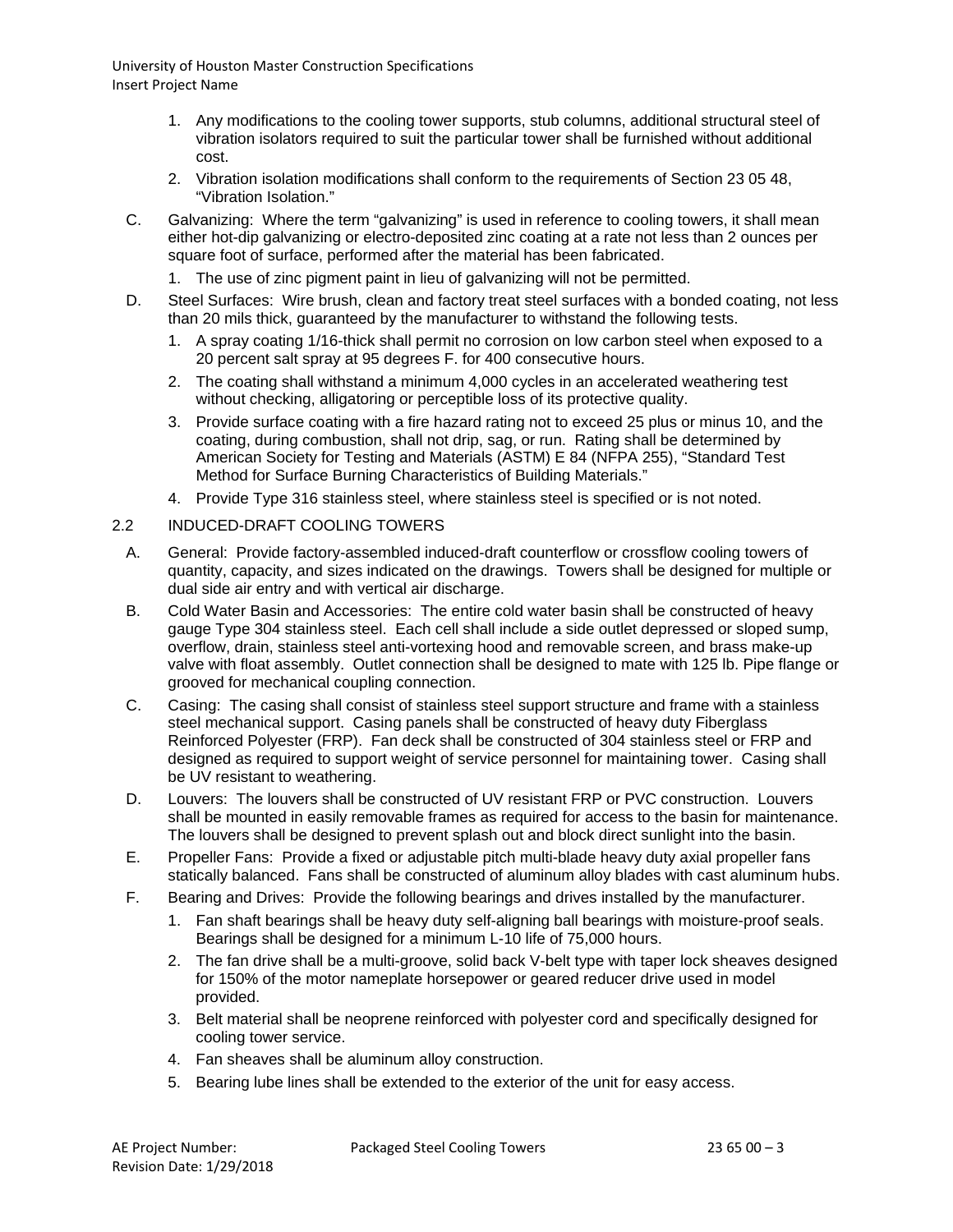- G. Motor: Provide a totally enclosed, air over (TEAO) type motor single-speed motor design for inverter duty. Motor shall be mounted on adjustable base for belt adjustment.
- H. Water Distribution System: Provide one of the following hot water distribution system:
	- 1. Gravity Type: Gravity type distribution system shall consist of 125 lb. Flange or grooved pipe inlet connection, pre-strainer assembly, stainless steel distribution basin, and replaceable nozzles installed in floor of hot water basin to ensure even distribution of water over the fill of gravity flow. Provide distribution basin covers constructed of high density polyethylene (HDPE) or Type 304 stainless steel.
	- 2. Spray Type: Spray type distribution system shall consist of steel pipe connection, schedule 40 PVC spray header and branches and removable ABS spray nozzles. The spray header and branches shall be easily removed for cleaning purposes.
- I. Fill: The cooling tower fill shall be PVC of crossfluted design. The fill shall be self-extinguishing for fire resistance with a flame spread rating of 15 or less per ASTM E84-81a. The fill shall be resistant to rot, decay, or biological attack.
- J. Eliminators: Provide drift eliminators constructed entirely of inert PVC. Maximum drift rate shall be less than 0.005% of the circulating water rate.
- K. Equalizer Connection: Each tower shall be supplied with a factory equalizer connection to balance the level of the basins for multiple cell or tower arrangement.
- L. Access and Safety:
	- 1. Access Doors: Provide hinged access door at both ends of the tower walls for access to eliminators and fan plenum section.
	- 2. Fan Guard: Provide a heavy gauge stainless steel wire fan guard for each fan cylinder.
	- 3. Ladders and Railings: Design in accordance with OSHA requirements. Construct of steel with safety cage as required. Ladders and railings shall be provided as required to access and maintain all cooling tower serviceable components, i.e., motor, fan drive, hot and cold water distribution systems, etc.
- M. Vibration Switch: Provide a factory-accessory, manual reset vibration switch with alarm contacts for each tower cell fan which shall de-energize fan motor if excessive vibration occurs due to fan imbalance. Alarm contacts shall be monitored by the BCAS. Vibration limit switch shall be in a cast iron waterproof NEMA enclosure.
- N. Bolting: Bolting connections shall be with stainless steel bolts, nuts, and washers. All joints shall be sealed watertight.
- O. Warranty: The mechanical equipment, with the exception of the motor itself, shall be warranted against failure caused by defects in materials and workmanship for a period of five (5) years from the date of tower shipment. The warranty shall cover the fans, speed reducers, couplings or belts, fan shaft and mechanical supports.

## **PART 3 - EXECUTION**

## 3.1 INSTALLATION

- A. General: Install cooling towers where indicated, in accordance with equipment manufacturer's written instructions and ensure that cooling towers comply with specification requirements and serve intended purposes.
- B. Access: Provide access and service space around and over cooling towers, but in no case less than that recommended by manufacturer.
- C. Placement: Install cooling towers on steel framing member provided under other section of the specifications. Level units to tolerance of 1/8-inch in 10 feet, in both directions.
- D. Piping Connections: Piping at cooling tower shall be supported externally to cooling tower so that no weight is born by cooling tower.
- E. Make-Up Water Piping: Provide flanged or union connections to cooling tower, with flexible pipe connections. Pitch lines so water will drain into sump. Connect to automatic fill valve with 3 valve bypass and backflow preventer.